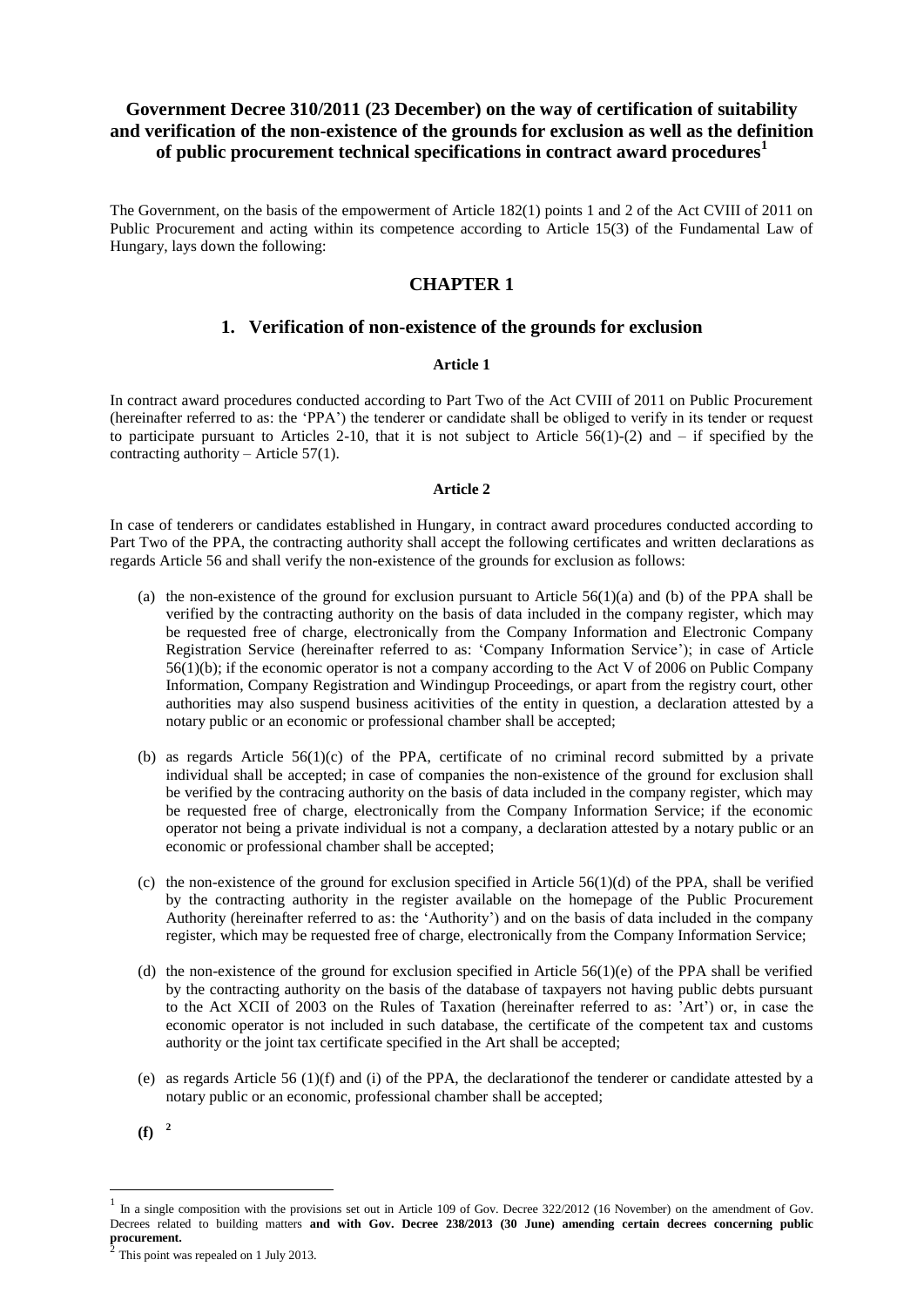- (g) as regards Article 56(1)(h) of the PPA, which shall only be verified by economic operators being natural persons, a cerificate of no criminal record shall be accepted;
- (h) as regards Article  $56(1)(i)$  of the PPA, there is no need to submit any certificate or declaration, the ground for exclusion is verified by the contracting authority in the course of the procedure;
- (i) as regards Article  $56(1)(k)$  of the PPA:

(ia) with respect to Article  $56(1)(ka)$  and (kb) of the PPA, there is no need to submit any certificate or declaration, the contracting authority shall verify on the basis of data included in the company register – which may be requested free of charge, electronically from the Company Information Service – whether or not the economic operator in question is actually registered in Hungary;

(ib) with respect to Article  $56(1)(kc)$  of the PPA, the declaration of the tenderer or candidate specifying whether it is a company not listed in an official stock exchange or a company listed in an official stock exchange; in case the tenderer or candidate is not listed in an official stock exchange, a declaration indicating the name and permanent residence of all the actual proprietors – as defined in Article 3(r) of the Act CXXXVI of 2007 on the Prevention and Combating of Money Laundering and Terrorist Financing (hereinafter referred to as the 'Act on Money Laundering') – shall be submitted; in case there is no actual proprietor as defined in Article  $3(r)$  of the Act on Money Laundering, the statement of the tenderer or candidate thereon shall be submitted;

(j) as regards Article 56(2) of the PPA, the declaration of the tenderer or candidate on the existence or nonexistence of a legal person or a business organization without legal personality owning directly or indirectly a share exceeding 25 % in it or having the right to vote; in case of existence of such entity, the tenderer or candidate shall indicate it in a declaration and shall make a declarationon the nonexistence of the grounds for exclusion specified in Article 56(2) of the PPA, with respect to such entity.

### **Article 3**

In case of tenderers or candidates established in Hungary, in procedures conducted according to Part Two of the PPA, the contracting authority shall be obliged to accept the following certificates and written declarations as regards Article 57 of the PPA, and shall verify the non-existence of grounds for exclusion as follows:

- (a) as regards Article  $57(1)(a)-(c)$  and (f) of the PPA, the declaration of the tenderer or candidate attested by a notary public or an economic, professional chamber shall be accepted;
- (b) as regards Article 57(1)(d) of the PPA, the contracting authority shall verify the fact that the tenderer or candidate is included in the company register, on the basis of data which may be requested free of charge, electronically from the Company Information Service; in case of other registers the contracting authority shall verify the registers accessible pursuant to the provisions set out in Article 36(5) of the PPA, in all other cases it shall accept an extract from the register, a certificate issued by the entity keeping the register or any other document certifying the fact of being included in the register;
- (c) as regards Article  $57(1)(e)$  of the PPA, the contracting authority shall verify the register accessible pursuant to the provisions set out in Article 36(5), in all other cases it shall be obliged to accept the copy of the licence or permit or a certificate attesting the membership in an association or chamber.

### **Article 4**

In case of tenderers or candidates not established in Hungary, in procedures conducted according to Part Two of the PPA, the contracting authority shall be obliged to accept the following certificates and written declarations as regards Article 56 and 57 of the PPA, and shall verify the non-existence of grounds for exclusion as follows:

- (a) as regards Article  $56(1)(a)$ -(d), (f), (h) and (i) as well as Article  $57(1)(a)$ -(c) of the PPA, an extract from the record of the competent court or authorities (certificate of no criminal record), or failing that, a judicial certificate or certificate of the authorities shall be accepted;
- (b) as regards Article 56(1)(e) of the PPA, a certificate issued by the competent authorities of the country in which they are established; the non-existence of the ground for exclusion with respect to public debts in Hungary, shall also be verified by the contracting authority on the basis of the database of taxpayers not having public debts pursuant to the Art., or, in case the tenderer or candidate is not included in such database, a certificate of the competent tax and customs authority or the joint tax certificate specified in the Art. shall also be submitted;
- (c) if the competent court or authority does not issue extracts and certificates according to point (a) or (b), or these do not cover all the cases referred to in point (a), then the declaration of the tenderer or candidate made under oath shall be accepted or, if such a declaration is not known in the country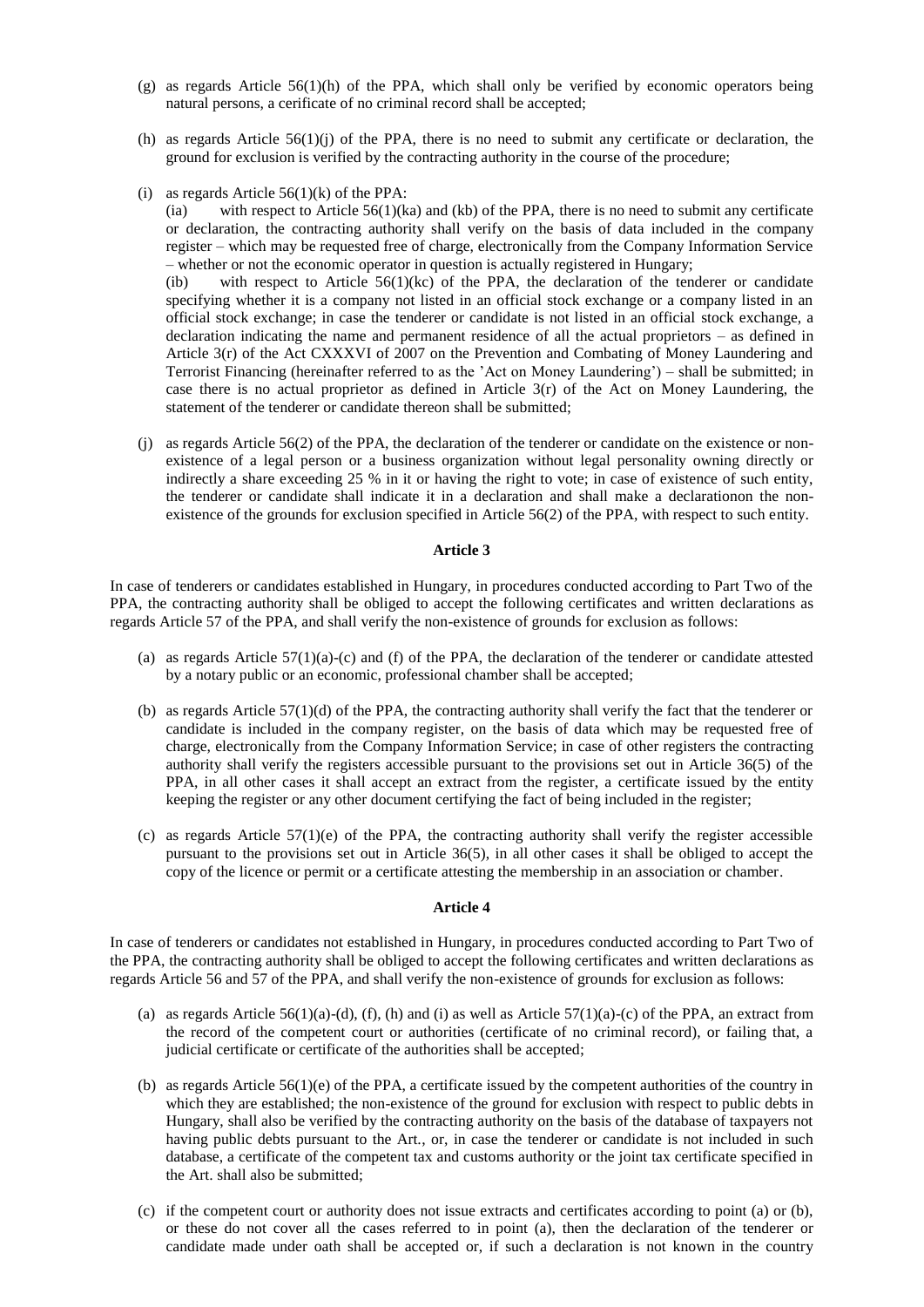concerned, a declaration made by the tenderer or candidate before the competent court, authority, chamber of professional association or attested by the notary public;

**(d) <sup>3</sup>**

- (e) as regards Article  $56(1)(i)$  of the PPA, there is no need to submit any certificate or declaration, the ground for exclusion is verified by the contracting authority in the course of the procedure;
- (f) as regards Article  $56(1)(k)$  of the PPA:

(fa) for Article  $56(1)(k)(ka)$  of the PPA, a certificate of fiscal domicile issued by the competent authority of the country concerned shall be accepted;

(fb) for Article  $56(1)(k)(kb)$  of the PPA, the declaration of the economic operator having its tax domicile outside Hungary made under oath shall be accepted or, if such declaration is not known in the country concerned, a statement made before the competent court, authority, chamber of professional association or attested by a notary public;

(fc) with respect to Article  $56(1)(k)(kc)$  of the PPA, the declaration of the tenderer or candidate specifying whether it is a company not listed in an official stock exchange or a company listed in an official stock exchange; in case the tenderer or candidate is not listed in an official stock exchange, a declaration indicating the name and permanent residence of all the actual proprietors – as defined in Article 3(r) of the Act on Money Laundering – shall be submitted; in case there is no actual proprietor pursuant to Article 3(r) of the Act on Money Laundering, the declaration of the tenderer or candidate thereon;

- (g) as regards Article 56(2) of the PPA, the declaration of the tenderer or candidate on the existence or nonexistence of a legal person or a business organization without legal personality owning directly or indirectly a share exceeding 25 % in it or having the right to vote; in case of existence of such entity, the tenderer or candidate shall indicate it in a statement and shall make a statement on the non-existence of the grounds for exclusion specified in Article 56(2) of the PPA, with respect to such entity;
- (h) as regards Article  $57(1)(d)$  of the PPA, a certificate (extract), or any other certificate or declaration pursuant to the registers listed in Annex IX B for public supplies, in Annex IX A for public works, in Annex IX C for public services in Directive 2004/18/EC of the European Parliament and the Council;
- (i) as regards Article  $57(1)(e)$  of the PPA, the copy of the licence or permit or the certificate of membership in an association or chamber shall be accepted;
- (i) as regards Article  $57(1)(f)$  of the PPA, the declaration of the tenderer or candidate made under oath shall be accepted or, if such declaration is not known in the country concerned, a statement made before the competent court, authority, chamber of professional association or attested by a notary public.

#### **Article 5**

For the purposes of Articles 2-4, the non-existence of the ground for exclusion shall be verified by the contracting authority also in cases which are not expressly stipulated in this Decree, provided the contracting authority may verify the facts, data related thereto free of charge, in an electronic, **official<sup>4</sup>** register, which is available in Hungarian.

### **Article 6**

If the official list of approved tenderers pursuant to Article 18 – also considering the provisions set out in Articles 18 and 20 – proves that the economic operator is not subject to any of the grounds for exclusion, the fact that the economic operator is included in the electronically available official list of approved tenderers, or the certificate submitted by an economic operator established in any other Member State of the European Union and issued by the authority responsible for keeping the list of recognized tenderers of the country where the economic operator is established, shall be accepted by the contracting authority in lieu of other ways of certification specified in Articles 2-4.

### **Article 7**

In contract award procedures conducted according to Part Two of the PPA, in case a change registration procedure is underway, the contracting authority shall be obliged to stipulate in the notice launching the procedure that the request for change registration submitted to the registry court as well as the certificate of receipt thereof sent by the registry court be attached to the tender or request to participate.

 $3$  This point was repealed on 1 July 2013.

<sup>4</sup> This amendment entered into force on 1 July 2013.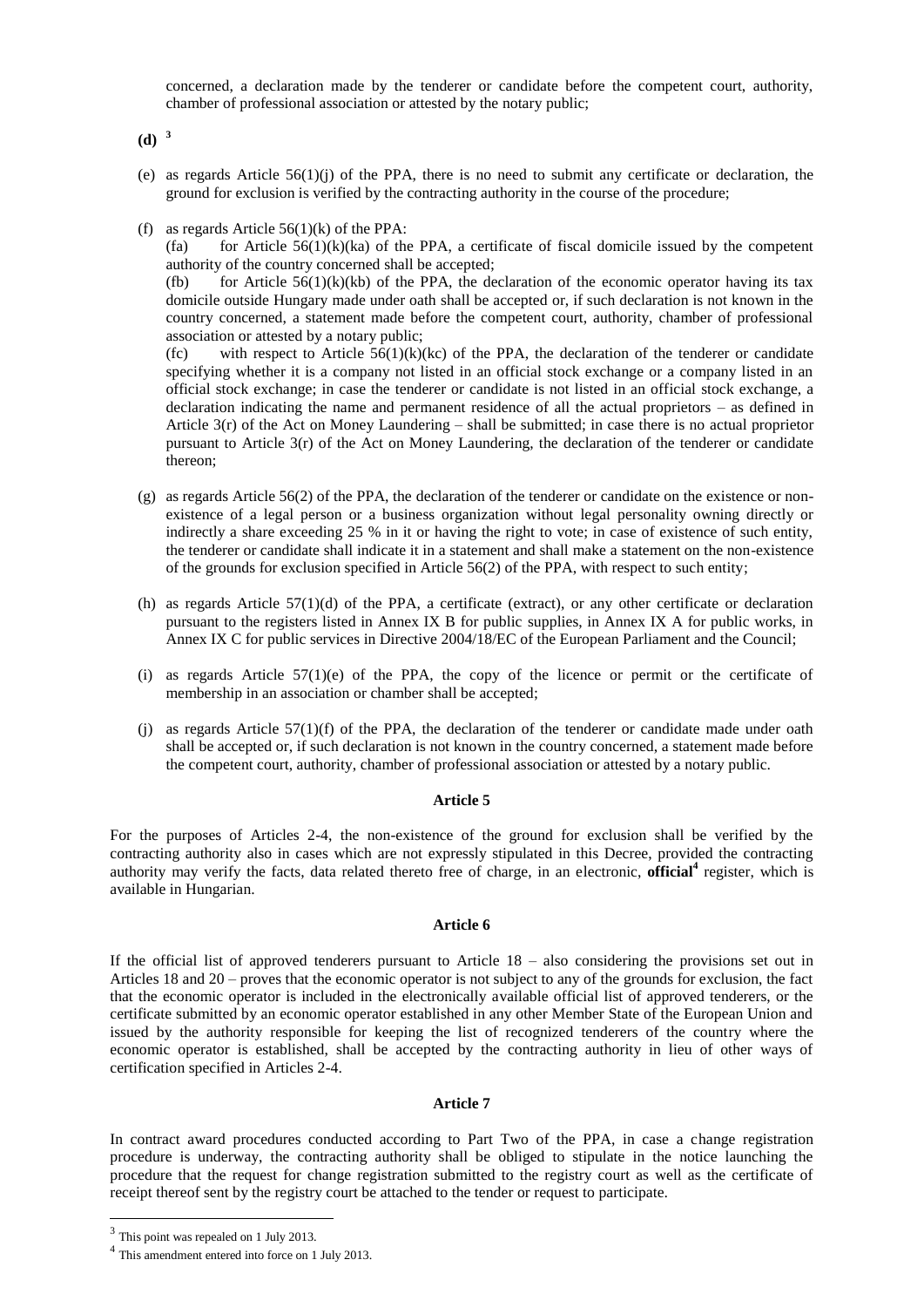#### **Article 8**

1. For the purposes of Article 56(2) of the PPA – to be verified pursuant to Article 2(j) and Article 4(g) – by 'indirect shares' and 'indirect right to vote' shall be meant that the tenderer or candidate owns its share and exercises its right to vote through the ownership of the share, the right to vote of another economic operator (intermediate economic operator) having a share and a right to vote in the tenderer or the candidate. For the purpose of establishing the proportion of the indirect share and indirect right to vote, the right to vote or the share of the entity having an indirect share, right to vote in the intermediate economic operator shall be multiplied by the right to vote or the share – only by the one representing a larger proportion – of the intermediate economic operator in the tenderer or candidate. Where the right to vote or share in the intermediate economic operator exceeds 50 %, it shall be considered as a full share, right.

2. Where the declaration pursuant to Article  $2(i)(ib)$  and (j) as well as Article  $4(f)-(g)$  is submitted, the contracting authority has no further obligation of verification – any request made towards the authorities, other associations – as regards the ground for exclusion verified by such statement and not unless he is aware of a proof beyond a reasonable doubt shall he establish the fact of false statement.

3. As regards Article 2(i)(ib) and Article 4(f)(fc), by 'official stock exchange' shall be meant the official market as defined in Article 5(1) point 114 of the Act CXX of 2001 on the Capital Market.

#### **Article 9**

For the purposes of Article 57(3) of the PPA, as regards grounds for exclusion, data included in the register pursuant to Article 36(5) of the PPA shall also be verified by the contracting authority in the tendering (dialogue and tendering) stage of procedures consisting of more than one stage; as regards further grounds for exclusion not verifiable in such a manner, a statement of the tenderer to the effect that the tenderer, its subcontractor and, if any, any other entity contributing to the certification of suitability is still not subject to the grounds for exclusion shall be sufficient on the basis of Article 87(1)(d), Article 91(1)(d), Article 105(1)(m) and Article 107(4)(e) of the PPA. In procedures according to Part Two of the PPA, the certificate or statement already submitted together with the request to participate shall only be submitted again in the tendering stage of the procedure if the certificate or statement submitted before is not suitable anymore to prove compliance with the relevant provisions.

#### **Article 10**

As regards the non-existence of grounds for exclusion specified in Article 56 of the PPA, only the declarationpursuant to Article 58(3) of the PPA shall be submitted by the tenderer or candidate concerning its subcontractor and, if any, the entity contributing to the certification of suitability. Where the contracting authority has also stipulated that the grounds for exclusion specified in Article 57 of the PPA be applied to the subcontractor and any other entity contributing to the certification of suitability, the tenderer or candidate, according to its choice, may

- (a) submit a declarationmade by itself, to the effect that it shall not employ any subcontractor subject to the grounds for exclusion specified in Article 57 of the PPA and no other entity employed by him to contribute to the certification of its suitability is subject to the grounds for exclusion specified in Article 57 of the PPA, or
- (b) submit the declaration of the subcontractor designated in the procedure in addition to the declaration as defined in point (a) in case of subcontractors not designated in the procedure  $-$  as well as the declaration of any other entity employed to contribute to the certification of suitability, to the effect that the subcontractor, entity concerned is not subject to the grounds for exclusion specified in Article 57.

### **Article 11**

1. The certificate of the authorities recording public debts [Article 2(d)] according to Article 56(1)(e) of the PPA shall state whether or not the economic operator has any public debt recorded by the authority at the time of drawing up of the certificate, and in case it has, when was the payment obligation of the economic operator due, whether it was granted a permission for deferred payment of the public debt and shall also state the term of the extension for payment.

2. The official certificate specified in paragraph 1 – provided such certificate otherwise proves that the economic operator has no public debts which were due more than a year before – shall be accepted by the contracting authority even if issued for other purposes and not to be used in a contract award procedure, or it was issued for the purposes of any other contract award procedure or other procedure of the contracting authority or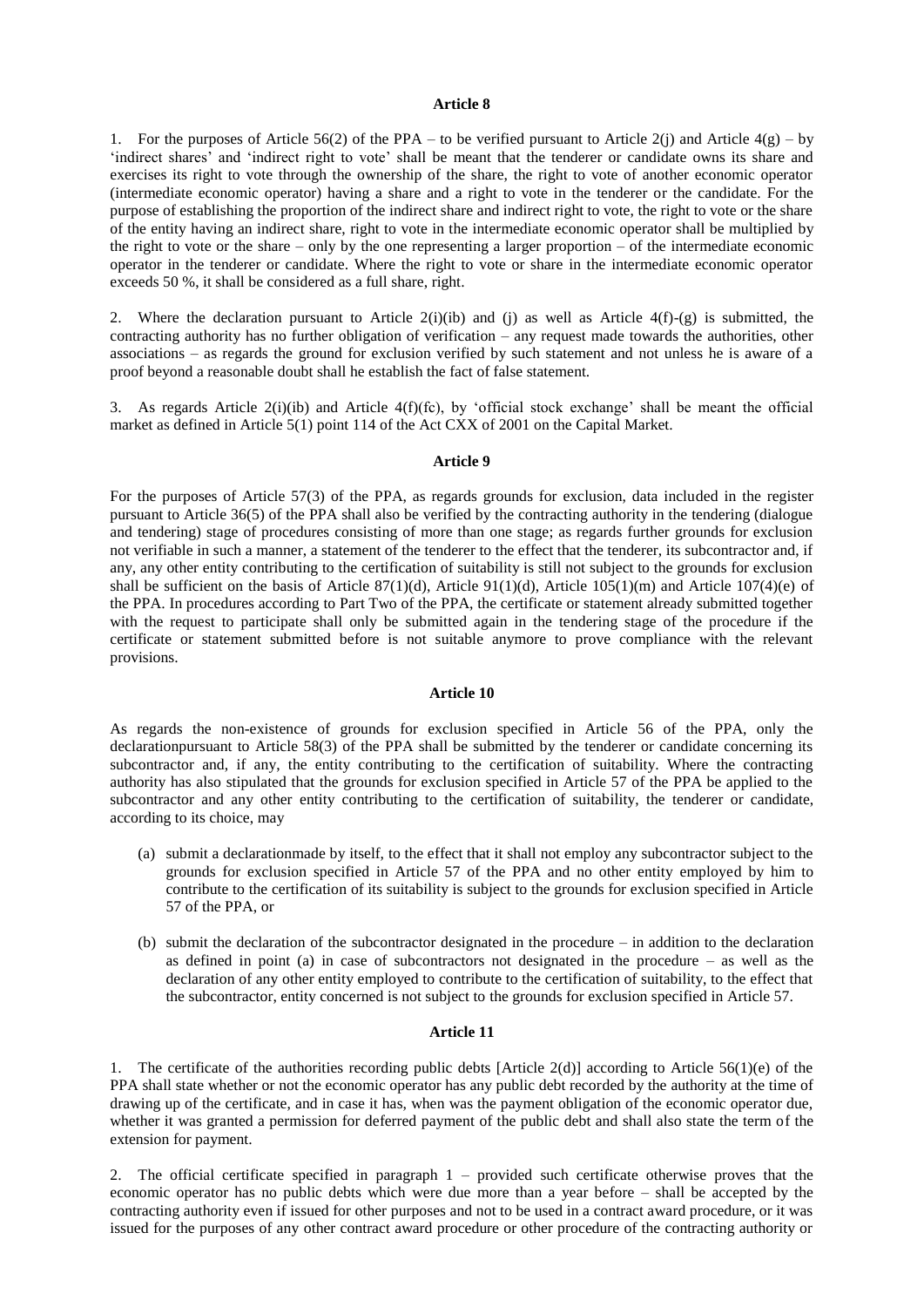an entity other than the contracting authority, or the issuing authority established less than one year of validity for the certificate and it has already expired.

3. In case an act of legislation sets forth new rates and taxes subject to Article 56(1)(e) of the PPA, the certificate thereof shall only be attached in procedures where the time limit for submission of tenders or the time limit for participation shall expire more than one year after the date of entering into force of the provision on the relevant public debts.

**4. <sup>5</sup>**

### **Article 12**

In contract award procedures conducted according to Part Three of the PPA, the tenderer or the candidate shall submit a declaration in its tender or request to participate to the effect that it is not subject to the grounds for exclusion specified in the notice and shall verify Article 56(1)(kb) of the PPA pursuant to Article 2(i)(ib) and Article 4(f)(fc). As regards the subcontractor and, if any, other entities contributing to the certification of suitability, it shall proceed pursuant to Article 10. Where, on the basis of Article 123 of the PPA, the contracting authority acts according to independent procedural rules developped by itself, it shall lay down the way of verification of the grounds for exclusion specified in the notice, pursuant to the provisions set out in this Decree.

#### **Article 13**

1. Guidelines shall be issued by the Authority on the certificates, statements, records and data defined in Articles 2-4 to be submitted by the economic operators established in Hungary, in the European Union and the European Economic Area.

2. On the basis of Article 36(6) of the PPA, the Authority shall issue guidelines on the Hungarian **official<sup>6</sup>** , electronic registers.

3. In addition to guidelines pursuant to Article 172(9) of the PPA, the Authority shall make the list of the member states of international organizations according to Article 56(1)(k)(ka) of the PPA permanently available on its homepage.

## **CHAPTER II**

## **CERTIFICATION OF SUITABILITY**

## **2. Economic and financial standing**

## **Article 14**

1. In case of public supply contracts, public works contracts and public service contracts, the suitability of financial and economic standing of the tenderer or candidate necessary for the performance of the contract may be certified as follows:

- (a) with a statement to this effect, issued by a financial institution, which may be requested for not more than two years as of the dispatch – in procedures without publication of a contract notice, as of the sending – of the notice launching the procedure, depending on the date of establishment of the tenderer or candidate, the starting date of its operation, provided such information is available.
- (b) with the submission of a report or a determined part of it drawn up by itself or by its legal predecessor pursuant to the legislation on accounting (if the law of the country in which the economic operator is established stipulates that it be published); in case the report requested by the contracting authority is available on the homepage of the Company Information Service, the contracting authority shall verify the information related to the report, and the report available on the homepage of the Company Information Service shall not be attached to the tender or request to participate.
- **(c) with a statement of total revenue – net of VAT – and of its revenue – net of VAT – in respect of the subject-matter of the public procurement, which may be requested for a maximum of the last three financial years, depending on the date of establishment of the tenderer or candidate, the starting date of its operation, provided such information is available; 7**

<sup>&</sup>lt;sup>5</sup> This paragraph was repealed on 1 July 2013.

<sup>6</sup> This amendment entered into force 1 July 2013.

<sup>&</sup>lt;sup>7</sup> This amendment entered into force on 1 July 2013.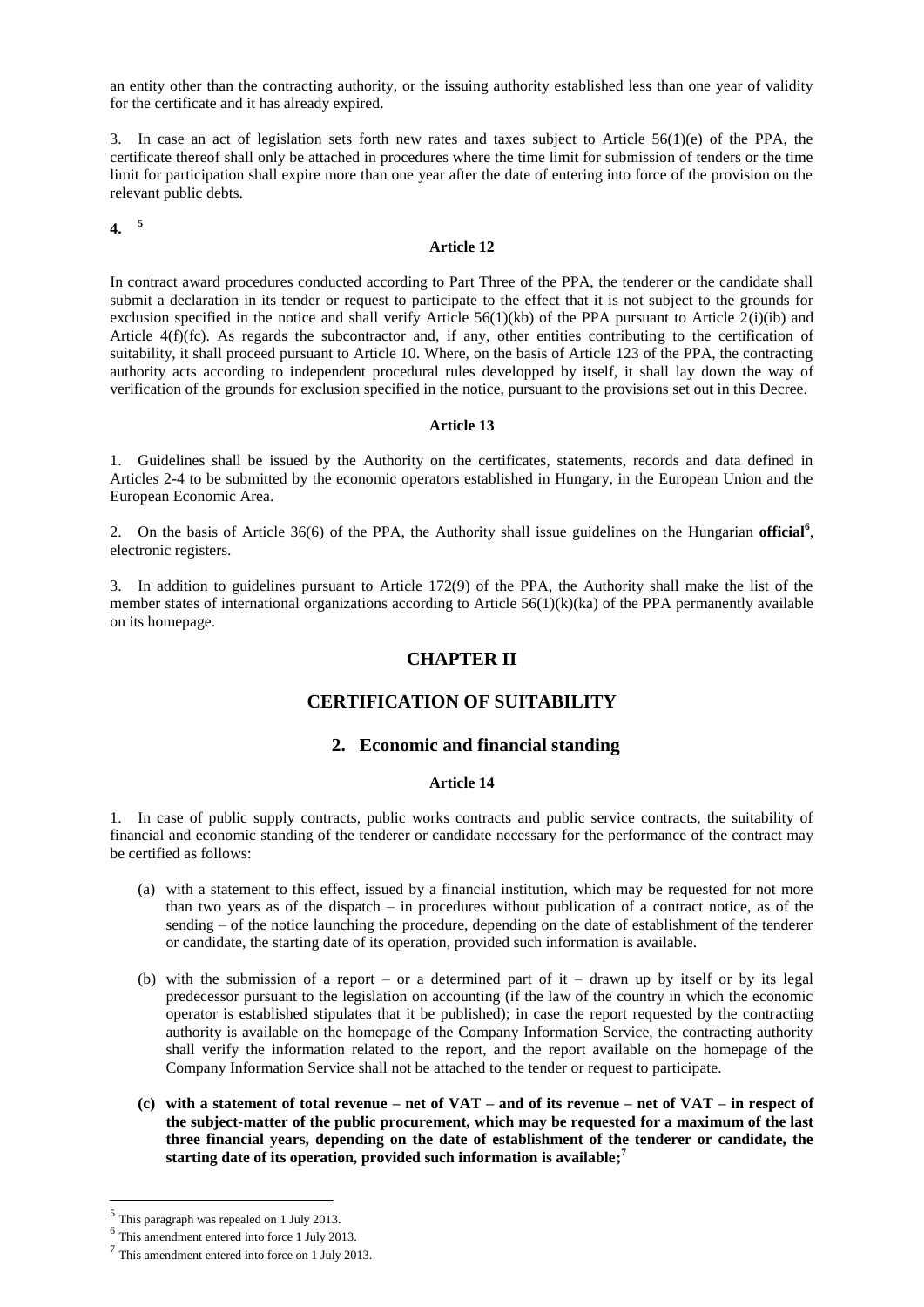(d) with a certificate regarding the existence of its professional liability insurance as prescribed by the notice launching the procedure.

2. Where the tenderer or candidate started to operate after the beginning of the period stipulated by the contracting authority for the purpose of the document specified in paragraph 1(b), and therefore such document is not at its disposal for the whole period as required by the contracting authority, it may certify its suitability by the submission of a statement regarding the revenue in respect of the subject-matter of the public procurement. The contracting authority shall be obliged to establish the suitability of the economic and financial standing of the tenderer or candidate, if, in the period of its operation, its revenue – net of VAT – in respect of the subjectmatter of the public procurement equals or exceeds the value set by the contracting authority in the notice launching the procedure. For the purposes of the provisions set out in this paragraph, the value of the revenue required from the economic operators established later shall be set by the contracting authority in the notice launching the procedure, if it prescribes the submission of the document pursuant to paragraph 1(b).

3. Where the legal form in which the tenderer or candidate operates does not allow the submission of such report or statement on revenue, and therefore the document specified in paragraph 1(b) and (c) is not at its disposal, it may certify its economic and financial standing by the submission of any other statement or document considered as suitable by the contracting authority, in lieu of the suitability requirement and way of certification stipulated in relation to the above-mentioned points. The tenderer or candidate concerned shall be obliged to confirm in the course of a request for additional information that it operates in a legal form which does not allow the submission of such report and statement on revenue, and shall request information on the way of certification of suitability accepted by the contracting authority in lieu of the suitability requirement and way of certification prescribed in relation to the above-mentioned points.

4. For the purposes of paragraph 1(c), the contracting authority may prescribe either solely the submission of the statement on the whole revenue or solely the submission of the statement on the revenue in respect of the subject-matter of the public procurement, or both.

4a.<sup>8</sup> In case of public works contracts the contracting authority shall accept the exact indication of the requirement and the place of documents certifying the compliance instead of the submission of documents specified in paragraph 1, if the documents in compliance with the requirements set out in paragraph 1 and included in the list of the Hungarian Chamber of Commerce and Industry on contractors prove that the economic operator complies with the criteria set by the contracting authority.

5. If the official list of approved tenderers pursuant to Article 18 – also considering the provisions set out in Articles 18 and 20 – proves that the economic operator complies with the set suitability criteria, the fact that the economic operator is included in the electronically available official list of approved tenderers, or the certificate submitted by an economic operator established in any other Member State of the European Union and issued by the authority responsible for keeping the list of recognized tenderers of the country where the economic operator is established, shall be accepted by the contracting authority instead of other ways of certification specified in paragraph 1.

6. Contracting entities subject to Chapter XIV of the PPA and the separate act of legislation on specific public procurement rules pertaining to the public procurement contracts in the utilities sector, may prescribe suitability criteria and way of certification thereof other than those set out in paragraph 1.

7. In procedures conducted according to Part Three of the PPA, where the contracting authority proceeds pursuant to Article 123 of the PPA, it may prescribe further ways of certification pursuant to Article 123(4) of the PPA, provided it prescribes any suitability criteria in the procedure.

8. In procedures conducted according to Part Three of the PPA, in case the contracting authority proceeds pursuant to Article 122 of the PPA, where the contract value of the public supply or public service does not reach twenty-five million forints (HUF 25,000,000) or the estimated contract value of the public works does not reach one hundred million forints (HUF 100,000,000), the contracting authority may accept – in lieu of the ways of certification specified in paragraph  $1 -$  the declaration of the tenderer or candidate to the effect that it complies with the suitability criteria prescribed by the contracting authority, provided the contracting authority included this possibility in the notice launching the procedure.

9. In cases pursuant to paragraph 8, the contracting authority may only prescribe suitability criteria which may be certified with the documents specified in paragraph 1, and – where the contracting authority has provided for it – the tenderer or candidate may, according to its own choice, certify its suitability by submitting a declaration, in lieu of the ways of certification pursuant to paragraph 1. Where, in the course of the evaluation process, the contracting authority has doubts concerning the truthfulness of the statement, it may stipulate, in the course of

<sup>&</sup>lt;sup>8</sup> This point entered into force on 1 January 2013.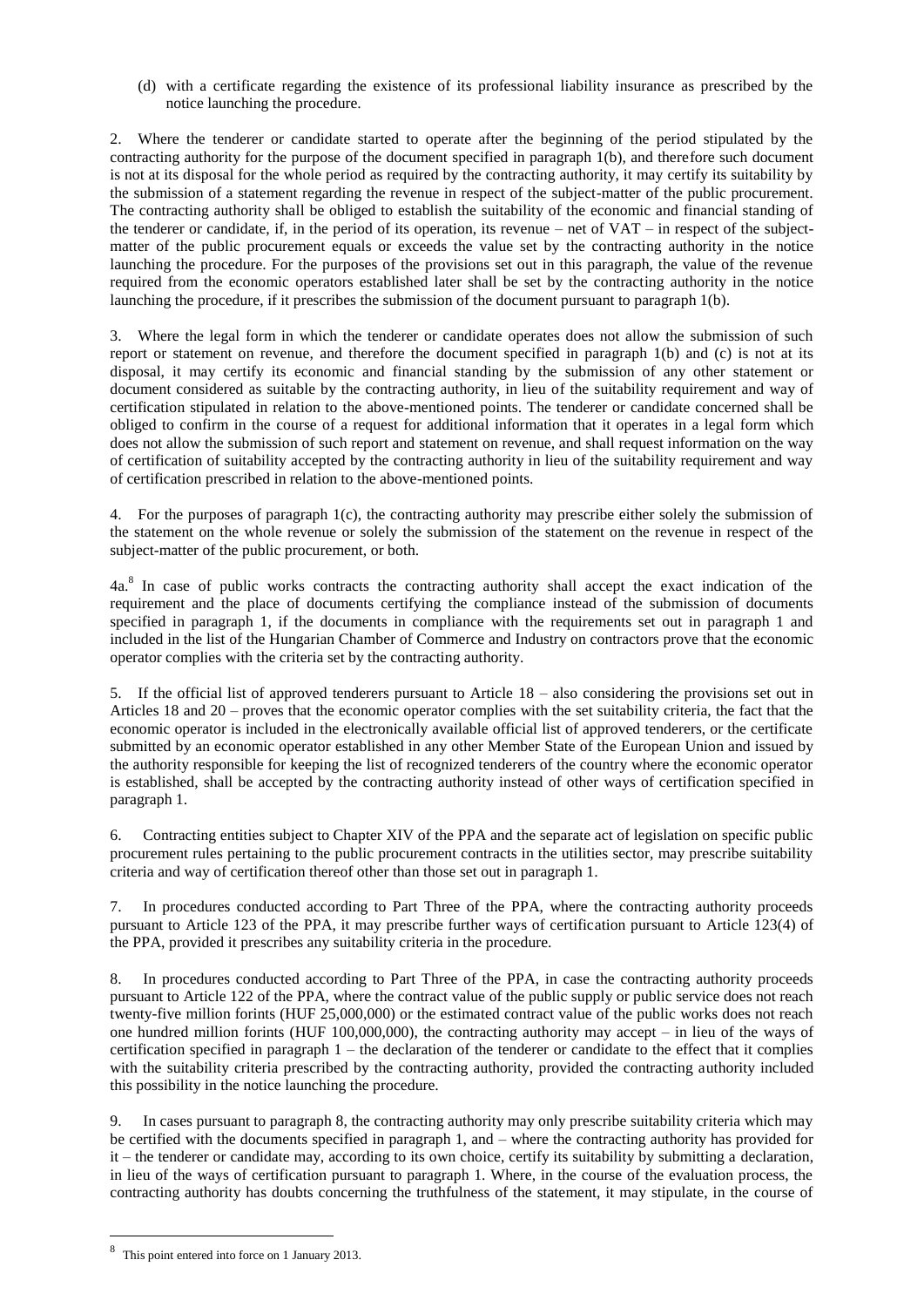the supply of missing information pursuant to Article 67(1) of the PPA, that the certificate specified in Article 14(1) be submitted.

# **3. Technical and professional ability**

### **Article 15**

1. In the case of public supply contracts – considering the nature, volume and purpose thereof – the following evidence may be furnished regarding the suitability of the technical and professional ability of the tenderer and candidate for the fulfilment of the contract:

- **(a) a list of major deliveries during the last three years as of the dispatch – in case of procedures without publication of a contract notice, as of the sending – of the notice launching the procedure; the contracting authority shall take into account the performance in the whole period of three years, but if it deems it necessary for ensuring an adequate level of competition, it may choose to take into account the deliveries made during the last six years as of the dispatch (the sending) of the notice launching the procedure, provided it was indicated in the notice launching the procedure; 9**
- (b) a description of the supplier's technical facilities, its quality assurance measures and its study and research facilities;
- **(c) an indication of the professionals (bodies) and/or managers envisaged to be involved in the performance, indicating also their qualifications and/or skills as well as professional experience, especially those responsible for quality control;<sup>10</sup>**
- (d) a description, sample and/or photograph of the product to be supplied, the authenticity of which must be certified if the contracting authority so requests;
- (e) certificates drawn up by recognized entities (accredited in any national system) attesting conformity to certain specifications or standards of products clearly identified by references to specifications or standards;
- (f) where the products to be supplied are complex or are required for a special purpose, a check carried out by the contracting authority or by any other organization on the production capacities of the supplier and on its study and research facilities and quality control measures.

2. In case of public works contracts, the following evidence may be furnished regarding the suitability of the technical capacity and professional qualification of the tenderer and candidate for the fulfilment of the contract:

- **(a) a list of major public works during the last five years as of the dispatch – in case of procedures without publication of a contract notice, as of the sending – of the notice launching the procedure; the contracting authority shall take into account the performance in the whole period of five years, but if it deems it necessary for ensuring an adequate level of competition, it may choose to take into account the public works fulfilled during the last eight years as of the dispatch (the sending) of the notice launching the procedure, provided it was indicated in the notice launching the procedure; 11**
- (b) a statement of the tools, equipment and technical facilities available to the contractor for carrying out the work;
- **(c) the qualifications and/or skills of the tenderer, candidate and/or its executive officers and, in particular, the qualifications and/or skills of those responsible for the delivery of the works;<sup>12</sup>**
- (d) a statement of the firm's average annual manpower statistics and the number of executive officers, which may be requested for not more than the last three years;
- **(e) an indication of the professionals (bodies) envisaged to be involved in the performance, indicating also their qualifications and/or skills as well as professional experience, especially those responsible for quality control;<sup>13</sup>**

<sup>&</sup>lt;sup>9</sup> This amendment entered into force on 1 July 2013.

<sup>&</sup>lt;sup>10</sup> This amendment entered into force on 1 July 2013.

<sup>&</sup>lt;sup>11</sup> This amendment entered into force on 1 July 2013.

<sup>12</sup> This amendment entered into force on 1 July 2013.

<sup>&</sup>lt;sup>13</sup> This amendment entered into force on 1 July 2013.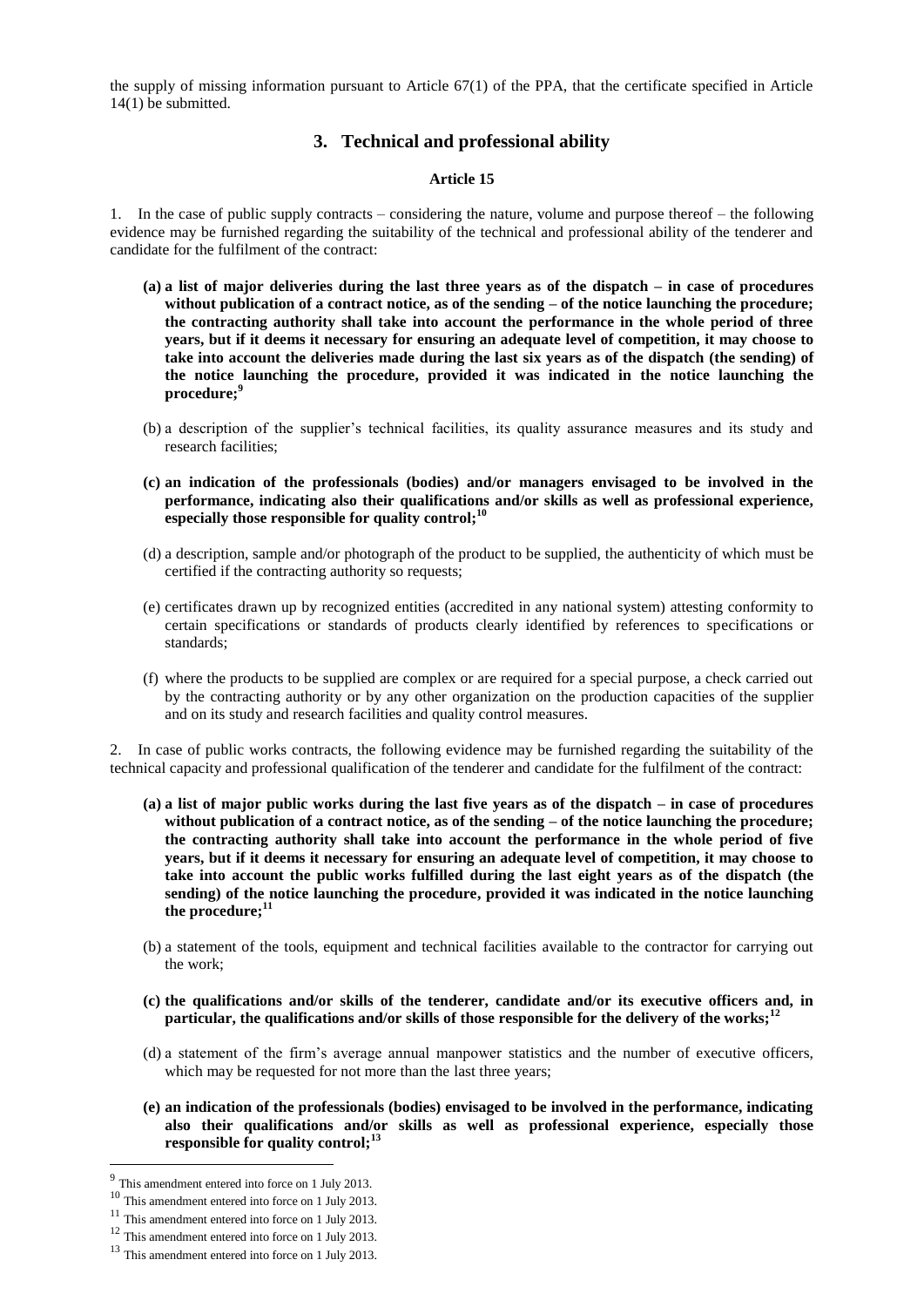(f) in appropritate cases, providing a description of the environmental measures that the tenderer or candidate shall be able to apply in the course of the performance of the contract.

3. In the case of public service contracts – considering the nature, volume and purpose thereof, and further, considering that capability may primarily be assessed based on professional skills, efficiency, experience and reliability – the following evidence may be furnished regarding the suitability of the technical and professional ability of the tenderer and candidate for the performance of the contract

- **(a) a list of major service providing activities during the last three years as of the dispatch – in case of procedures without publication of a contract notice, as of the sending – of the notice launching the procedure; the contracting authority shall take into account the performance in the whole period of three years, but if it deems it necessary for ensuring an adequate level of competition, it may choose to take into account the services provided during the last six years as of the dispatch (the sending) of the notice launching the procedure, provided it was indicated in the notice launching the procedure; 14**
- **(b) the qualifications and/or skills of the tenderer, candidate and/or its executive officers and, in particular, the qualifications and/or skills of those responsible for the provision of the services;<sup>15</sup>**
- (c) a statement of the firm's average annual manpower statistics and the number of executive officers, which may be requested for not more than the last three years;
- (d) an indication of the professionals (bodies) envisaged to be involved in the supply of the service, indicating their qualifications and professional experience, especially those responsible for quality control;
- (e) a statement of the tool, equipment or technical facilities available to the service provider for carrying out the services;
- (f) a description of the service provider's measures for ensuring quality and his study and research facilities;
- (g) where the service is complex or required for a special purpose, a check carried out by the contracting authority or by any other organization on the production capacities of the supplier and if necessary on its study and research facilities and quality control measures;
- (h) an indication of the proportion of the contract which the tenderer or candidate may intend to subcontract;
- (i) in appropriate cases, providing a description of the environmental measures that the tenderer or candidate shall be able to apply in the course of the performance of the contract.

## **Article 16**

1. In contract award procedures conducted pursuant to Part Two of the PPA, cases specified in Article  $15(1)(a)$  and  $(3)(a)$  shall be certified as follows:

- (a) where the other contracting party is an entity according to Article  $6(1)(a)-(c)$  of the PPA or in case of entities not established in Hungary – an entity being a contracting authority pursuant to Directive 2004/18/EC of the European Parliament and Council, with the certificate issued or signed by it;
- (b) where the contracting party is other than the entities pursuant to point (a), with a certificate submitted by it or the statement of the tenderer or candidate, or any other entity contributing to the certification of suitability.

2. The certificate or statement specified in paragraph 1(a)-(b) shall contain at least: the date of performance, the other party to the contract concluded, the subject-matter of the delivery or service provision, the sum of the consideration and a statement to the effect that performance was in compliance with the relevant regulations and the contract. The contracting authority shall be entitled to stipulate among the content elements of the reference certificate or statement that further information necessary for the assessment of suitability be provided.

 $14$  This amendment entered into force on 1 July 2013.

<sup>15</sup> This amendment entered into force on 1 July 2013.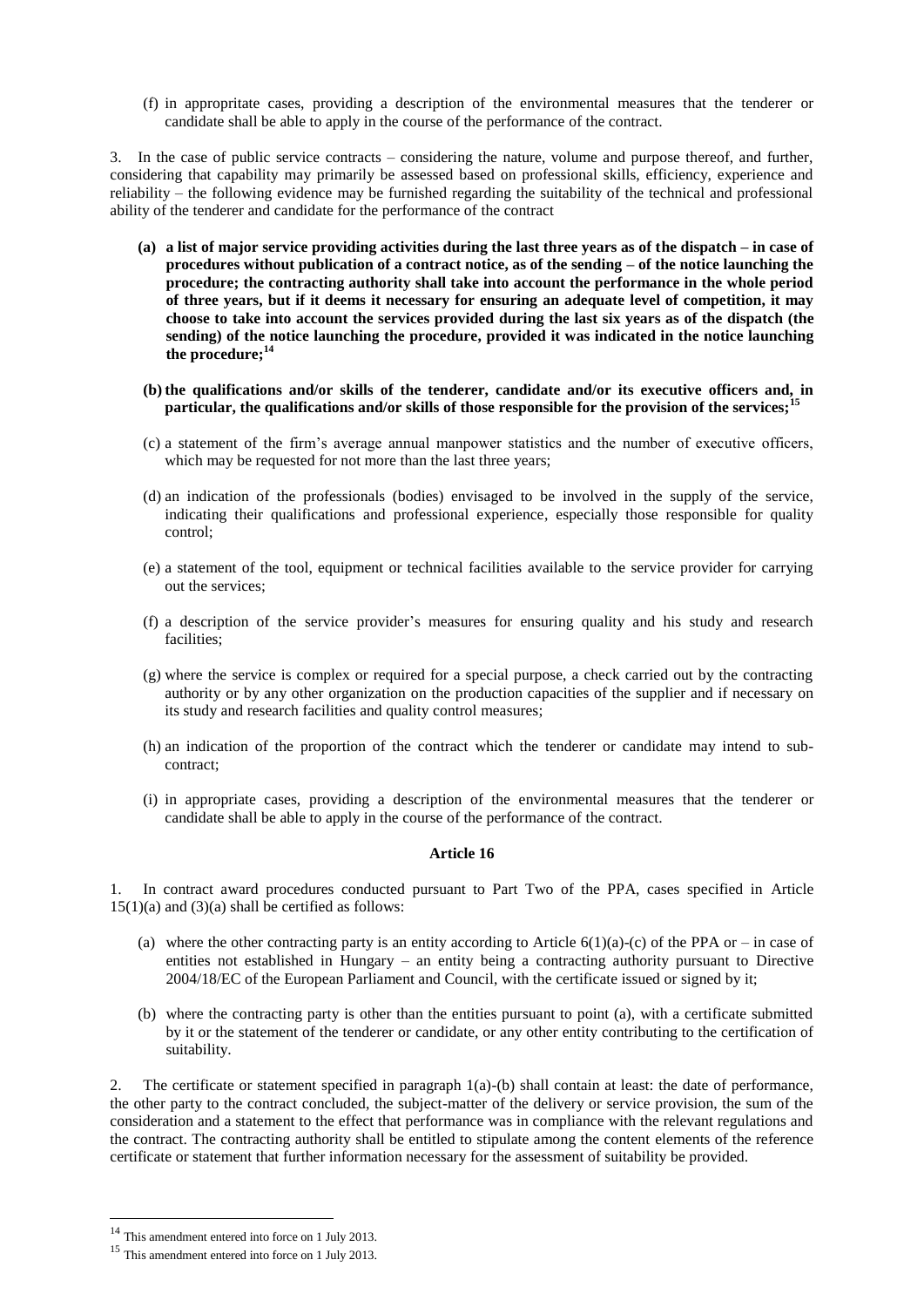**3. In contract award procedures conducted pursuant to Part Two of the PPA, with respect to Article 15(2)(a) of this Decree, a certificate issued by the other contracting party shall be furnished. Such certificate shall contain at least the amount of the consideration, the time and place of delivery and a statement to the effect that the performance was in compliance with the relevant regulations as well as the contract. The contracting authority shall be entitled to stipulate among the content elements of the reference certificate that further information necessary for the assessment of suitability be provided. Where the reference certificate concerning a public works contract performed by the winning joint tenderers may not be drawn up in a way that separates the work done by each tenderer, the contracting authority shall be bound to accept the reference certificate, concerning the whole public works contract, submitted by any tenderer who participated in the performance of the public works, provided the joint tenderers are jointly and severally liable for the performance and the percentage of the participation in the performance delivered by the tenderer who submits the reference certificate reaches 15 %.<sup>16</sup>**

4. According to paragraphs 1-3, in case of performance in conformity with the contract, the other contracting party shall issue the certificate free of charge, within two business days after the request therefor.

**5. In contract award procedures conducted pursuant to Part Three of the PPA, with respect to Article 15(1)(a) and (3)(a) of this Decree, a declaration made by the tenderer, the candidate or any other entity contributing to the certification of suitability or a certificate issued by the other contracting party shall be furnished. In contract award procedures conducted pursuant to Part Three of the PPA, with respect to Article 15(2)(a) of this Decree, the certificate specified in paragraph 3 shall be furnished.<sup>17</sup>**

### **Article 17**

1. If the official list of approved tenderers pursuant to Article 18 – also considering the provisions set out in Articles 18 and 20 – proves that the economic operator complies with the set suitability criteria, the fact that the economic operator is included in electronically available official list of approved tenderers, or the certificate submitted by an economic operator established in any other Member State of the European Union and issued by the authority responsible for keeping the list of recognized tenderers of the country where the economic operator is established, shall be accepted by the contracting authority instead of other ways of certification specified in Article 15(1)-(3).

1a<sup>18</sup> In case of public works contracts the contracting authority shall accept the exact indication of the requirement and the place of documents certifying the compliance instead of the submission of documents specified in Article 15(2), if the documents in compliance with the requirements set out in Article 15(2) and included in the list of the Hungarian Chamber of Commerce and Industry on contractors prove that the economic operator complies with the criteria set by the contracting authority.

2. Where contracting authorities require the submission of certificates issued by independent bodies for attesting the conformity of the tenderer or candidate with certain quality assurance standards, they shall refer to quality assurance systems based on the relevant European standards series certified by bodies conforming to the relevant European standards series. Contracting authorities shall accept equivalent certificates from bodies registered in other Member States and shall also accept other evidence of equivalent quality assurance measures.

3. If the contracting authority prescribes that the tenderer or candidate must furnish, **in respect of Article 15(2)(f) or of Article 15(3)(i)<sup>19</sup>**, a certificate issued by an independent organization attesting their compliance with certain environmental management systems, then it shall refer to the eco-management and audit scheme (EMAS) attested by the organization according to the relevant Regulation of the European Union, or to the relevant European or international eco-management standards. The contracting authority shall accept any equivalent certification issued by an organization registered in any other Member State of the European Union, as well as other evidence of equivalent eco-management systems.

4. Contracting entities subject to Chapter XIV of the PPA and the separate act of legislation on specific public procurement rules pertaining to the public procurement contracts in the utilities sector, may prescribe suitability criteria and way of certification thereof other than those set out in Article 15.

5. In procedures conducted according to Part Three of the PPA, where the contracting authority proceeds pursuant to Article 123 of the PPA, it may prescribe further ways of certification pursuant to Article 123(4) of the PPA, provided it prescribes any suitability criteria in the procedure.

<sup>16</sup> This amendment entered into force on 1 July 2013.

<sup>&</sup>lt;sup>17</sup> This amendment entered into force on 1 July 2013.

<sup>18</sup> This point entered into force on 1 January 2013.

<sup>&</sup>lt;sup>19</sup> This amendment entered into force on 1 July 2013.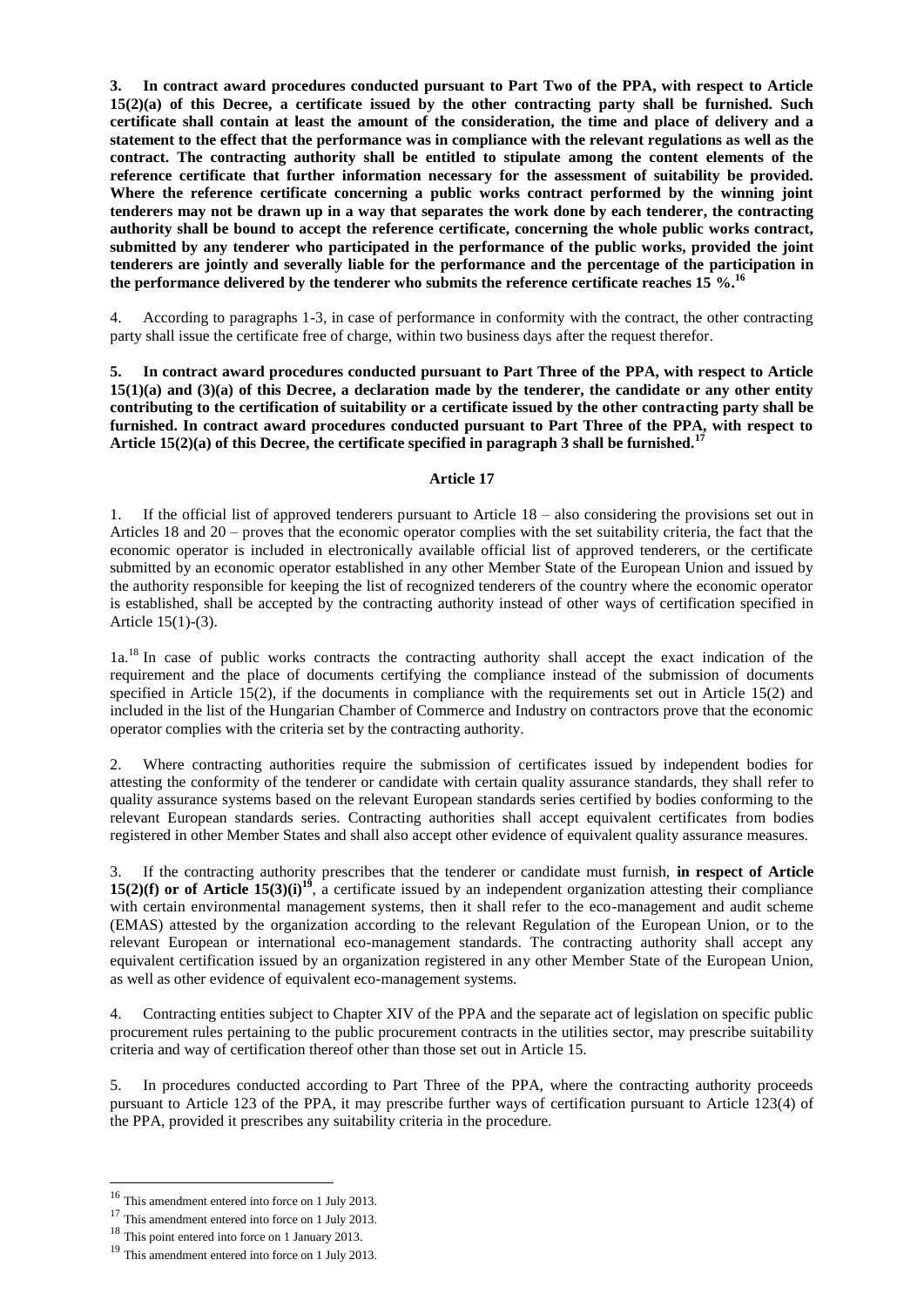6. In procedures conducted according to Part Three of the PPA, in case the contracting authority proceeds pursuant to Article 122 of the PPA, where the contract value of the public supply or public service does not reach twenty-five million forints (HUF 25,000,000) or the estimated contract value of the public works does not reach one hundred million forints (HUF 100,000,000), the contracting authority may accept – in lieu of the ways of certification specified in Article  $15(1)-(3)$  – the statement of the tenderer or candidate to the effect that it complies with the suitability criterion (criteria) prescribed by the contracting authority, where the contracting authority has provided for that possibility in the notice launching the procedure. The contracting authority may only prescribe suitability criteria which may be certified with the documents specified in Article  $15(1)-(3)$ , and – where the contracting authority has provided for it – the tenderer or candidate may, according to its own choice, certify its suitability by submitting a declaration, in lieu of the ways of certification pursuant to Article 15(1)-(3). Where, in the course of the evaluation process, the contracting authority has doubts concerning the truthfulness of the declaration, it may stipulate, in the course of the supply of missing information pursuant to Article 67 of the PPA, that the certificate specified in Article  $15(1)-(3)$  be submitted.

## **CHAPTER III**

## **4. Official list of approved tenderers**

#### **Article 18**

1. The official list of approved tenderers (hereinafter referred to as: the 'list') shall be maintained by the Authority.

2. The following conditions shall be satisfied for inclusion in the list:

- (a) the economic operator shall fulfil the approval criteria published by the Authority, and
- (b) the economic operator have given proof specified in this Decree of payment of the administrative service fee for inclusion in the list.

3. The criteria for approval shall be laid down by the Authority – more precisely by the Council operating within its framework, after having taken into consideration the opinion of the competent professional chambers – within its scope of responsibility as laid down in Article  $172(2)(e)(eb)$  of the PPA and shall be published on its homepage. Verification of compliance with the criteria for approval shall be provided pursuant to Article  $56(1)(a)-(d)$ , (f)-(i) and (k), as well as Article  $56(2)$ , Article  $55(1)-(2)$  and  $(5)-(6)$ , Article  $57(1)$  of the PPA, as well as Article 1 and Article 14-16 of this Decree. For the purposes of establishment of the criteria for approval, the Authority shall be entitled to choose from the non-mandatory grounds for exclusion and the suitability criteria. When publishing the criteria for approval, the Authority shall indicate the way of verification pursuant to the provisions set out in this paragraph.

4. In the course of the establishment of the criteria for approval, there shall be no discrimination whatsoever of tenderers based on their place of establishment, or otherwise. For the purposes of laying down the criteria for approval, the Authority may break down the criteria by activities or sectors and may also set several levels within the categories created as mentioned above.

5. For the purposes of Article 55(5) of the PPA, in addition to the obligations of verification specified in the PPA, the organization providing resources shall make a statement to the effect that the resources presented by it will be disposable in the whole period of inclusion of the tenderer in the list.

### **Article 19**

1. The official list of approved tenderers shall be managed by the Authority and published on its homepage. The list managed by the Authority is authentic, data included shall be presumed to be real until the contrary is proven.

- 2. The official list shall contain the following:
	- (a) the approved tenderer's name, place of establishment (residence);
	- (b) the approved tenderer's category within the list;
	- (c) the approved tenderer's date of registration in the list;
	- (d) the criteria for approval certified by the approved tenderer.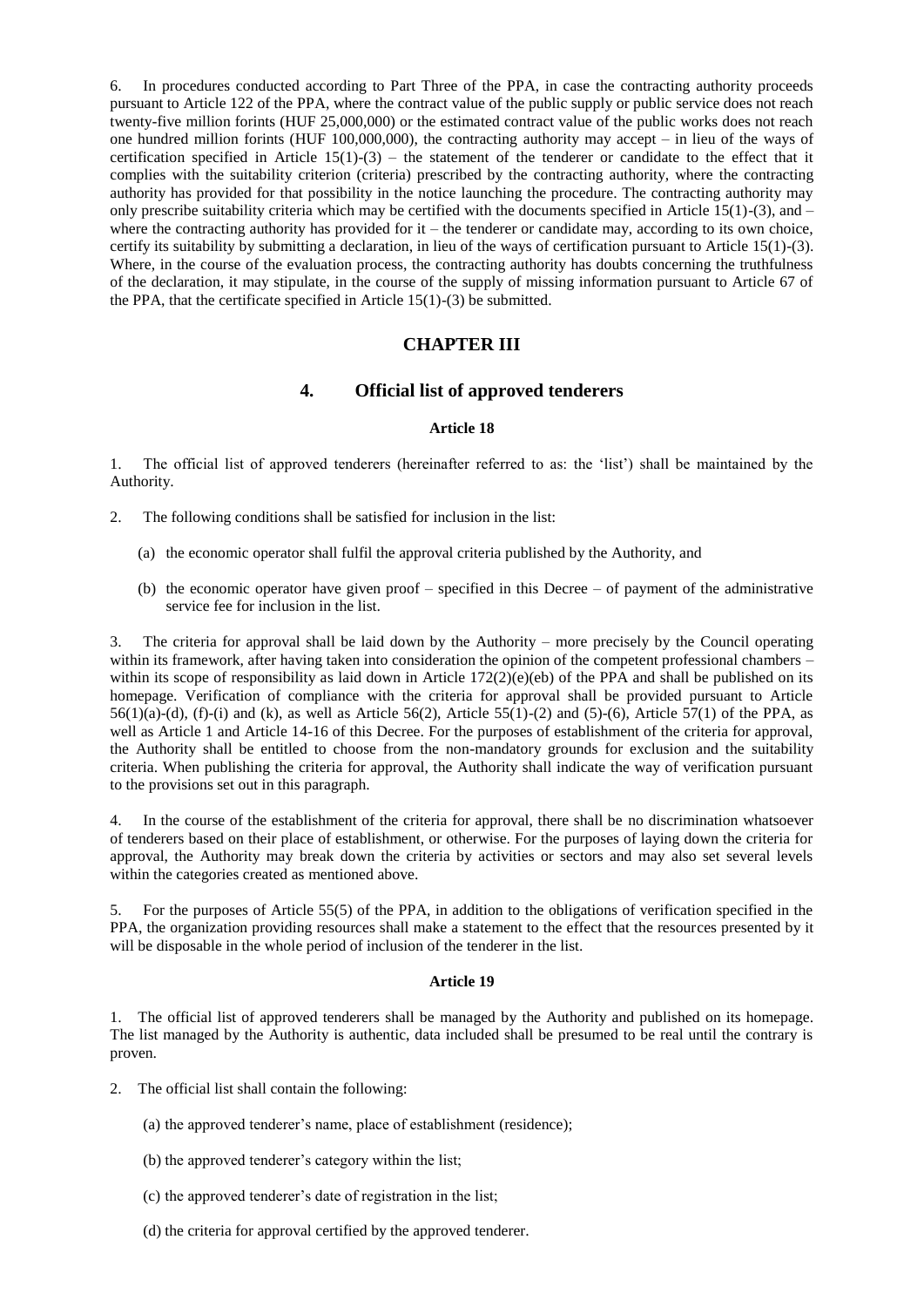3. Being the organisation managing the official list of approved tenderers, the Authority shall be required to send its address to all the other Member States of the European Union and to the European Commission.

#### **Article 20**

1. The Authority shall issue a certificate of registration proving that the tenderer is included in the list. This certificate shall state a reference to compliance with the criteria for approval and the classification given in that list.

2. The list maintained by the Authority is also available in electronic form, on the homepage of the Authority, and this form is also authentic. In the contract award procedures, contracting authorities shall accept the fact that a tenderer is included in the list as a certification of the non-existence of the grounds for exclusion (with the exception of the case specified in paragraph 3) and of its compliance with the minimum requirement (requirements) of suitability (considering paragraph 4).

3. Approved tenderers shall be required to furnish a separate certificate under this Decree stating that they do not fall within the scope of Article 56(1)(e) of the PPA.

4. Approved tenderers shall also be required to furnish a separate certificate concerning their suitability to fulfil the relevant contract in relation to suitability criteria in case of which the contracting authority – in its contract award procedure or in the pre-qualification system – lays down stricter criteria and way of certification for the tenderers' financial and economic standing, technical capacity and professional qualification than the criteria for approval laid down pursuant to Article 18(3). The contracting authority shall make specific reference to such stricter suitability criteria in the notice (invitation).

### **Article 21**

1. Where an approved tenderer established in Hungary submits in a contract award procedure launched by a contracting authority of another Member State of the European Union a certificate of registration issued by the Authority, the certificate shall constitute a presumption of suitability only as regards Article  $56(1)(a)$ –(d) and (f)–(h), Article 57(1) of the PPA, as well as Article 14(1)(b)–(c), Article 15(1)(a)-(f), (2)(a)-(e) and (3)(a)-(c) and (e)-(i) of this Decree.

2. Paragraph 1 shall apply as appropriate in cases where a tenderer established in any other Member State of the European Union submits, in a contract award procedure of a contracting authority within the meaning of the PPA, a certificate issued by an authority - including assurance organizations delegated such task - operating in the State where the tenderer is established, responsible for keeping the list of recognized tenderers.

#### **Article 22**

1. Registration in the official list of approved tenderers shall be applied for in writing to the Authority. The applicant may request its approval and registration in the official list at any time, upon the presentation of the required data and facts, and the supply of the required supporting documents, statements and other documents. The term of validity of inclusion in the list shall cover 12 (twelve) months as of the day following the date of registration and may be renewed. Where the applicant submits the application between 1 January and 31 May – or the decision on registration is made by the Authority between 1 January and 31 May – and the report concerning the previous year – drawn up pursuant to the legislation on accounting requirements – is not at the applicant's disposal at the time of the submission of the application (decision of the Authority), the expiry date of the certificate of inclusion in the list shall be 31 July. If the applicant certifies the approval of the report in compliance with the relevant rules by 31 July and submits once more the statements issued pursuant to the relevant rules by a financial institution, the Authority shall draw up a certificate for one year.

2. Renewal may be requested in writing from the Authority. Where criteria for approval have been modified not more than six months before submission of the application, the applicant shall not be made subject to the approval process and shall not submit the documents required in relation to the modified criteria for approval, provided it has already proved compliance therewith.

3. The applicant may also fulfil the criteria for approval related to suitability by relying on the resources of any other organisation according to the provisions set out in the PPA and this Decree. In such a case the applicant shall prove that the resources in accordance with the criteria for approval will be at its disposal for the period of inclusion in the list of approved tenderers. Regarding the availability of exploited resources, certification is made pursuant to Article 55(5)-(6) of the PPA, noting that the declaration as defined in Article 55(6)(a) and (b) of the PPA shall indicate the way of the actual exploitation of the resources and the actual use of the professional experience during the period of inclusion in the list, in the contracts to be concluded on the basis of the contract award procedures; furthermore, in lieu of the statement on the provision of guarantee specified in Article 55(6)(c) of the PPA, the applicant shall submit the declaration of the above-mentioned 'other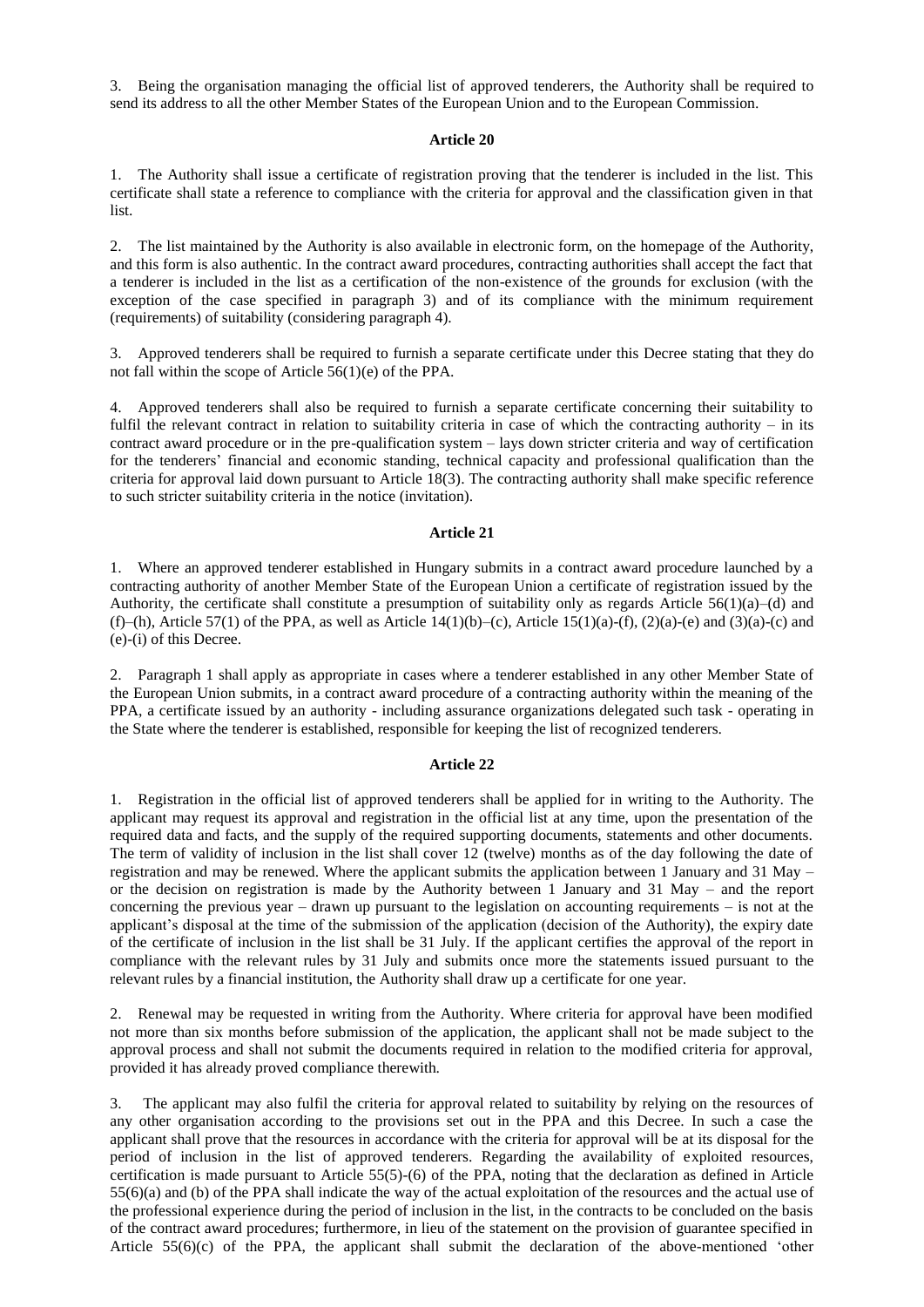organization' to the effect that this organization, in the period of inclusion in the list, undertakes to submit the required statement on provision of guarantee in each contract award procedure in case of which the suitability criterion certified by it is prescribed.

4. Inclusion in the list of approved tenderers shall be subject to the payment of an administrative service fee. The amount of the fee shall be one hundred thousand forints (HUF 100,000). Exemption from the payment of this fee shall not be granted. The proof of payment of the fee referred to in paragraph 2 shall be attached to the application.

5. Renewal of the inclusion in the list of approved tenderers shall be subject to the payment of an administrative service fee. The amount of the fee shall be fifteen thousand forints (HUF 15,000), which shall be paid at the time of renewal of the certificate issued for a period of one year. No exemption may be granted from the payment of such fee. The proof of payment of such fee shall be attached to the application for renewal.

5. The application shall be ruled on by the Authority in a decision within forty-five working days upon receipt of the application. When justified, the time-limit may be extended once for a period of maximum forty-five working days.

6. The applicant shall become an approved tenderer as of the date of registration in the official list or as of the date of renewal of the term of validity of its inclusion in such list by the Authority.

#### **Article 23**

- 1. The Authority shall strike the approved tenderer off the official list in the event of
- (a) failure to fulfil the approval criteria;
- (b) exclusion from participation in contract award procedures ordered by a final decision in remedy proceeding related to public procurement;
- (c) a final decision in remedy proceeding related to public procurement has ordered that the tenderer in question be struck off the official list of approved tenderers;
- (d) request to this effect by the approved tenderer;
- (e) expiration without renewal of the term of validity of inclusion in the list;
- (f) termination or death of the approved tenderer.

2. An approved tenderer shall only be entitled to apply for being struck off the list if he is not participating in an ongoing contract award procedure.

Upon receiving the decision about being struck off the official list, the approved tenderer shall, without delay, notify the contracting entity of this fact, if it is participating in an ongoing contract award procedure.

#### **Article 24**

The approved tenderer shall be required to notify the Authority of any changes in its data or circumstances relating to the criteria for approval, without delay, but not later than five working days from the occurrence of such change. If due to such change the approved tenderer no longer fulfils the criteria for approval, the Authority shall strike it off the list.

#### **Article 25**

1. In the event that the Authority modifies the criteria for approval and the ways of certification, it shall be required to re-announce the criteria for approval and to inform approved tenderers already registered in the official list and persons submitting applications simultaneously, directly and in writing.

2. In the event that the criteria for approval are modified, approved tenderers already registered in the official list shall also certify, in the manner required, their conformity with the new or modified criterion for approval. Approved tenderers shall be called upon to do so in the framework of provision of information specified in paragraph 1. Where a submitted application is in the process of evaluation, the Authority shall call upon the applicant to supply the missing information, as required for the modification of the application. No specific fee shall be paid by the approved tenderers already included in the list, if the criteria for approval be modified during the term of validity of their inclusion in the list.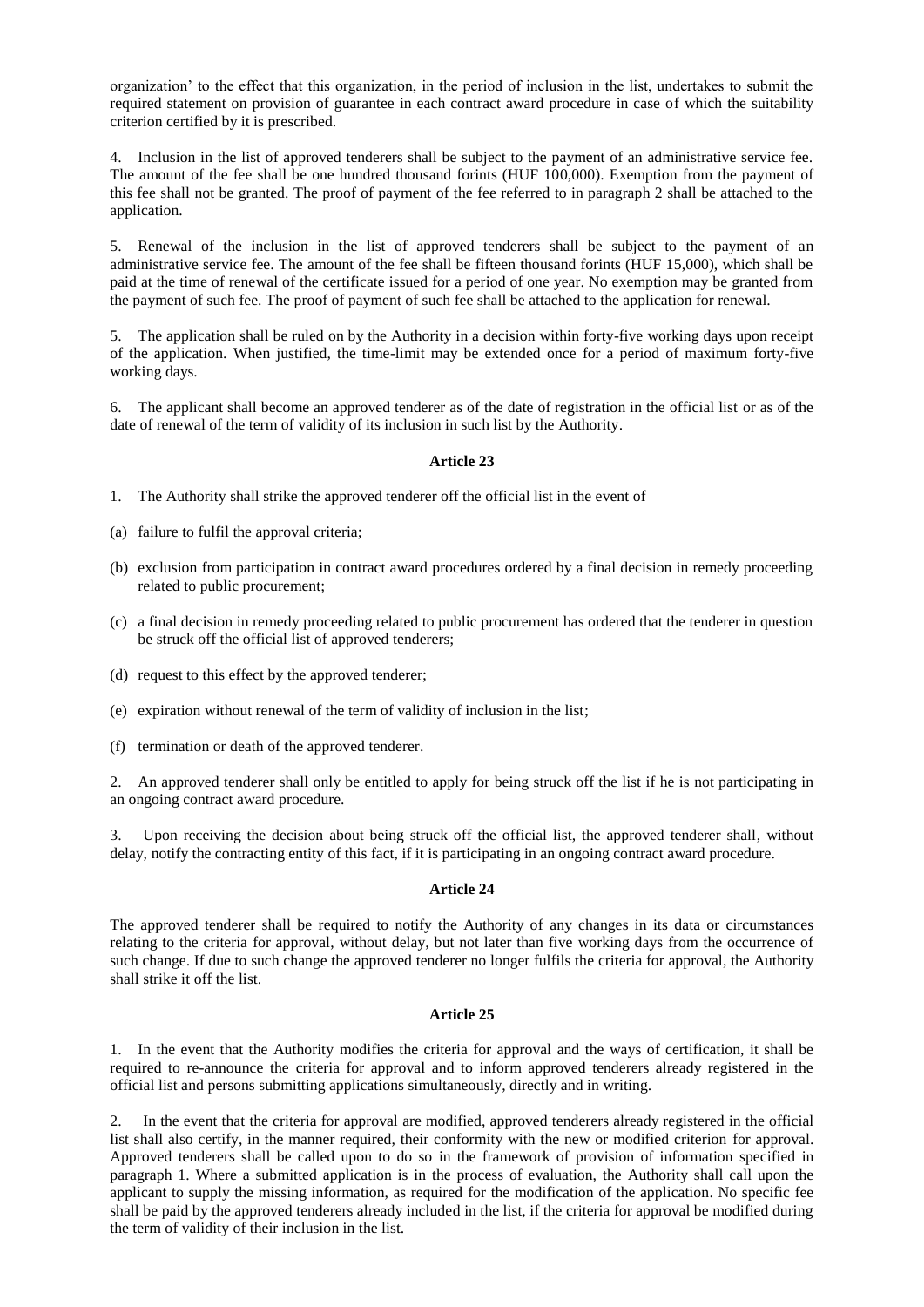## **CHAPTER IV**

# **RULES PERTAINING TO THE PUBLIC PROCUREMENT TECHNICAL SPECIFICATIONS**

## **5. Definition of the technical specifications**

### **Article 26**

1. For the purposes of the provisions pertaining to the public procurement technical specification, the following terms shall mean

- (a) *'European technical approval'*: a favourable technical assessment of the fitness for use of a product, based on fulfilment of the essential requirements for building works, by means of the inherent characteristics of the product and the defined conditions of application and use. The European technical approval shall be issued by an approval body designated for this purpose by the Member State of the European Union;
- (b) '*common technical specification'*: a technical specification laid down in accordance with the procedure recognized by the Member States of the European Union, and that has been published in the Official Journal of the European Union;
- (c) '*technical recommendation'*: any document issued by the European Standardization Organization that is not a standard, that has been developed in course of a regulated procedure, in order to satisfy requirements of the market;
- (d) *'standard, national standard, European standard, international standard'*: terms as defined in the Act on National Standardization;

2. Without prejudice to mandatory technical rules, to the extent that they are compatible with EU law, the technical specifications shall be drawn up as follows:

- (a) with respect to the design, calculation, and execution of the works and use of the product by reference to national standards transposing European standards, European technical approvals, common technical specifications, international standards, technical reference systems or – where these do not exist – to national standards, or national technical approvals, or national technical specifications; or
- (b) in terms of performance or functional requirements; or
- (c) according to the terms mentioned in point (b), with reference to the specifications mentioned in point (a) as a means of presuming conformity with such requirements; or
- (d) for certain characteristics referring to the specifications mentioned in point (a), and for other characteristics referring to the requirements mentioned in point (b).

3. In case of paragraph 1(a), the contracting authority shall, in addition to referring to the name of the standard, technical approval, technical specifications, technical reference system, mention the term "or equivalent". No tender may be declared invalid exclusively for the reason the products and services incorporated thereto do not comply with the standards or other prescriptions provided in the technical specification if the tenderer in, an appropriate manner, using any appropriate means shows that the solutions recommended comply equivalently to the requirements provided in the public procurement technical specification.

4. In case of paragraph 1(b), a tender that complies with national standards transposing European standards, European technical approvals, common technical specifications, international standards or technical reference systems shall not be declared invalid where these specifications refer to the performance or functional requirements provided by the contracting authority. The tenderer shall provide evidence in its tender, appropriately, using any appropriate means, that the product, services or works complying with standards comply with the performance and functional requirements provided by the contracting authority.

5. For the purposes of paragraphs 3-4, the technical documentation of the manufacturer or the certification of an independent, professionally recognized body particularly may be considered as appropriate means. Recognized bodies are test and calibration laboratories, and certification and inspection bodies which comply with applicable European standards. Contracting authorities shall accept certificates from recognized bodies established in any other Member State.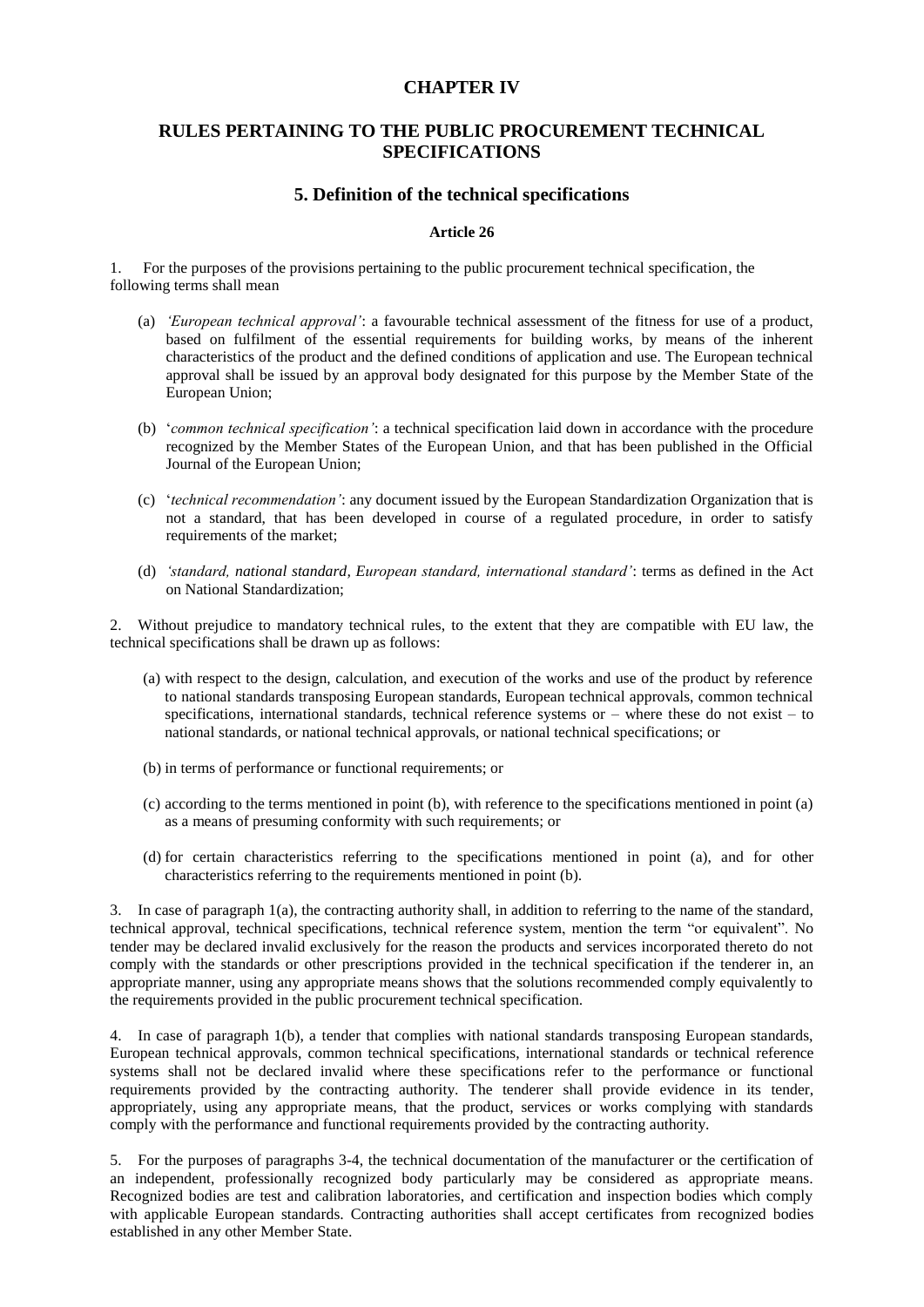6. The technical specifications may not result in inappropriate restraint of competition in public procurement. The contracting authority shall not define the public procurement technical specification as to exclude from the procedure certain economic operators or products, or with the effect of favouring or disadvantaging in any other manner. If the precise and intelligible description of the subject-matter of the public procurement justifies reference to a specific make or source, or type, or a particular process, activity, person, patent or trade mark, the specification shall state this was justified only by the need to specify the subject-matter precisely, and such a reference shall be accompanied by the word "or equivalent".

#### **Article 27**

1. The public procurement technical specifications shall be drawn up in a way that allows criterion of equal access to the services by all users – including persons with disabilities, where it makes sense considering the subject-matter of the public procurement – to be taken into account.

2. Where contracting authorities lay down environmental characteristics in terms of performance or functional requirements specified in Article 26(2), they may refer to European, national or international eco-labels, or to detailed specifications defined by any other eco-label or, if necessary, parts thereof, provided:

- (a) those specifications are appropriate to define the characteristics required by the subject-matter of the public procurement,
- (b) the requirements for the label are drawn up on the basis of scientific data,
- (c) the eco-label has been adopted using a procedure in which all interested parties could participate, and
- (d) the specifications are accessible to all interested parties.

3. Contracting authorities may stipulate that the products and services bearing the eco-label are presumed to comply with the public procurement technical specifications. In this case the contracting authority shall accept any other appropriate means of proof, in particular a technical documentation of the manufacturer, or a test report from a recognized body. Recognized bodies are test and calibration laboratories, and certification and inspection bodies which comply with applicable European standards. Contracting authorities shall accept certificates from recognized bodies established in other Member States.

## **6. Contents of the technical specifications**

## **Article 28**

1. Technical specifications shall include the definitions of environmental performance, of appropriately developing every requirement, in particular the criteria of equal access to the services by persons with disabilities, of safety and of sizes, including the requirements applicable to the subject-matter of a public contract as regards terminology, symbols, testing and test methods, packaging, marking, labeling, users' manuals, manufacturing processes and methods.

2. In case of public works, public procurement technical specifications shall include – in addition to the provisions set out in paragraph 1 – rules relating to quality assurance, to design and to costing, the conditions for testing, inspecting and accepting the works, the construction methods and technologies, and all other technical conditions, which the contracting authority is in a position to prescribe through general or specific requirements pertaining to the works completed and the material and parts incorporated.

3. In case of public supply or public services, public procurement technical specifications shall include – in addition to the provisions set out in paragraph 1 - requirements related to quality, performance, the purpose of the product in question, and to the appropriate liability certification system.

# **CHAPTER V**

## **FINAL PROVISIONS**

#### **Article 29**

1. This Decree shall enter into force on 1 January 2012, the provisions herein shall be applied for public procurements launched after the entering into force of this Decree.

2. The term of validity of the inclusion in the official list of approved tenderers of economic operators which are already included in such a list at the time of entering into force of this Decree, shall expire on 30 June 2012